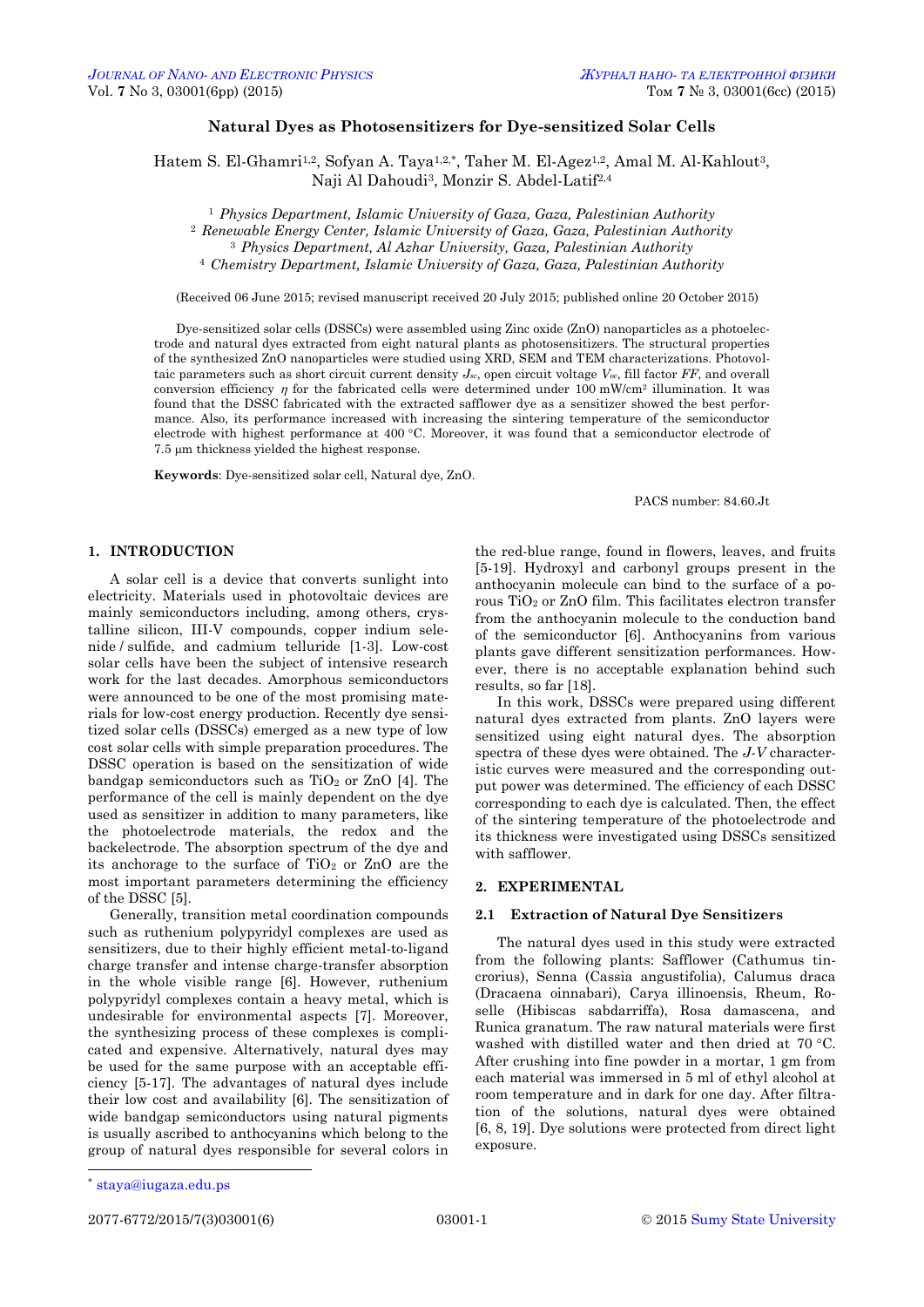### **2.2 Synthesis and Characterization of ZnO Nanoparticles**

ZnO nanoparticles used in this article have been synthesized at pH 12 following the procedure described by Rani et al. [20] by dissolving 4.4 g of zinc acetate dihydrate, reagent  $Zn(CH_3COO)_{2.2}H_2O$  (ACROS) in 100 mL of methanol to obtain a 0.22 M sol which was stirred overnight. Details of the preparation procedure can be found elsewhere [20-22]. A mortar was used to grind the powder to reduce the size of the agglomerates in order to get a fine powder.

X-ray diffraction (XRD) patterns of the powder were collected by means of a Bruker AXS D8 powder diffractometer unit, using Cu Ka radiation  $(\lambda = 0.154 \text{ nm})$ , operating at 40 kV and 40 mA. A position sensitive detector (LynxEye) based on Bruker AXS compound silicon strip technology was used. The ZnO powders supported on glass holders were scanned between  $2\theta = 10^{\circ}$  to  $100^{\circ}$ with a  $2\theta$  scan step size of 0.005°. The structural refinement of the obtained phases and profile analysis of the related diffraction patterns were carried out using the program TOPAS, and the mean crystallite sizes were calculated using the Scherrer equation (Scherrer constant  $k = 1$ ).

The surface morphology and the size of ZnO particles were analyzed using a high resolution scanning electron microscopy HR-SEM (JSM67500F, JEOL) using secondary electron signal excited by a 10 keV primary beam, at operating potential of 15 kV. The morphology of the particles and the particle size were determined using transmission electron microscopy TEM (HRTEM-CM200 FEG, Philips) operating at 200 kV.

## **2.3 Preparation of Dye Sensitized Solar Cells**

FTO conductive glass sheets were cut into pieces of dimensions  $0.8 \text{ cm} \times 1.6 \text{ cm}$ . The samples were cleaned in a detergent solution using an ultrasonic bath for 15 min, rinsed with water and ethanol, and then dried. The ZnO paste was prepared by adding 0.062 g of ZnO nano-powder and 0.072 g of polyethylene glycol then grinding the mixture for half an hour until a homogeneous paste was obtained. Thin layers of the prepared ZnO past were spread on the transparent conducting FTO coated glass by employing doctor blade method. Samples were then dried in an oven at  $70 °C$  for 20 min. Finally, the samples were sintered at  $400 °C$ for 40 min then were cooled down to 70  $\degree$ C before being placed in dye solutions for one day under dark. The dyed ZnO electrode and a sputtered platinum counter electrode were assembled to form a solar cell by sandwiching a redox  $(I^{-}/I^3)$  electrolyte solution. The electrolyte solution is composed of 2 ml acetonitrile (ACN), 8 ml propylene carbonate (*p*-carbonate), 0.668 gm (LiI), and 0.0634 gm (*I*2).

#### **2.4 Characterization and Measurement**

The UV-VIS absorption spectra of the eight dyes were measured using a UV-VIS spectrophotometer (Thermoline Genesys 6). The wavelength range of absorption spectra analysis extends from 350-800 nm. The *I-V* characteristic curves under illumination were conducted using National Instruments data acquisition card (USB NI 6251) in combination of a Labview program. The *I-V* curves were measured at 100 mW/cm<sup>2</sup> irradiations using high pressure mercury arc lamp. The fill factor (*FF*) defined as

$$
FF = \frac{I_{mp} \cdot V_{mp}}{I_{sc} \cdot V_{oc}}\,,\tag{1}
$$

is calculated from the *I-V* curve of each cell, where *Imp* and *Vmp* are the photocurrent and photovoltage at the maximum power output and *Isc* and *Voc* are the short circuit photocurrent and open circuit photovoltage, respectively. The energy conversion efficiency  $(\eta)$  is defined as follows

$$
\eta = \frac{FF.I_{sc}.V_{oc}}{P_{in}}\,,\tag{2}
$$

where  $P_{in}$  is the power of incident light.

### **3. RESULTS AND DISCUSSIONS**

# **3.1 Absorption Spectra of Natural Dyes**

The UV-VIS absorption spectra of the extracts of Safflower (Cathumus tincrorius), Senna (Cassia angustifolia), Roselle (Hibiscas sabdarriffa), Rheum, Calumus draca (Dracaena oinnabari), Rosa damascena, Carya illinoensis, and Runica granatum dissolved in ethyl alcohol as solvent are shown in Fig. 1. It can be seen from the figure that the absorption peak for the extract of Safflower is located at about 428.8 nm. The absorption spectrum of Senna showed a shoulder at 410.8 nm and a peak at 664.7 nm. The extract of Roselle showed a peak at 512.6 nm. The extract of Rheum shows an absorption peak at 422.2 nm. It is obvious that the extract of Calumus draca exhibits an absorption peak at 492 nm. Also, no pronounced peaks are shown for extracts of Rosa damascene, Carya illinoensis, and Runica granatum.

When ZnO photoelectrode was dyed with Safflower, the absorption spectrum was carried out again for the photoelectrode layer. Fig. 2 shows a comparison between U-VIS spectrum of Safflower in ethyl alcohol and the UV-VIS spectrum of the ZnO film dyed with safflower. It is clear that the spectrum of the dyed film has a peak at 408 nm shifted from the spectra of the dye solution. The observed hyperchromic shift is typical for adsorbed dyes on solid substrates.

#### **3.2 ZnO Powder Structure**

Figure 3 illustrates the XRD pattern of the synthesized ZnO nanopowder. The figure reveals that the powder is highly crystalline and that its structure is in accordance with the typical wurtzite hexagonal structure (JCPDS No. 0036– 1451 WL 15406 Hexagonal-03 24982). The crystallite mean value is found to be 12 nm and the crystallite size calculated for the (101) and (002) peaks are found to be 12 nm and 11 nm, respectively. The lattice dimensions are found to be  $[a = b = 3.253(0)$  Å, and  $c = 5.213(4)$  Å.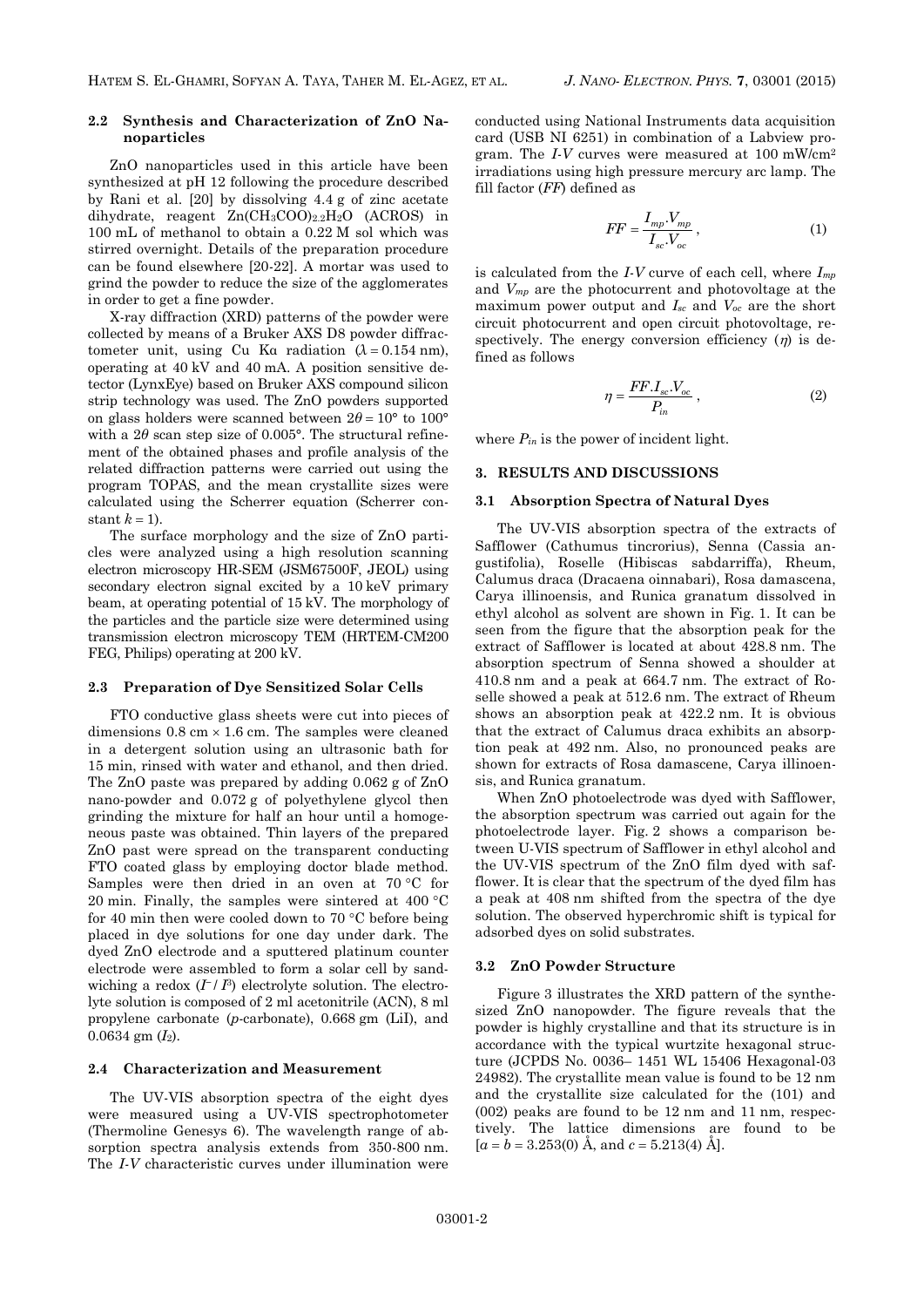

**Fig. 1** – UV-VIS absorption spectra of all dyes in ethyl alcohol solution



**Fig. 2 –** The absorption spectrum of safflower in ethyl alcohol (solid line) and safflower adsorbed on ZnO layer (dashed line)



**Fig. 3** – XRD pattern of ZnO powder synthesized at room temperature and pH 12, then dried at 100  $\rm{^{\circ}C}$  in air. The peaks corresponds to the hexagonal- wurtzite structure in the reference data (JCPDS No.0036–1451)

# **3.3 Surface Morphology and BET Surface Area Analyses of ZnO Powder**

It is very important to investigate the Surface morphology and Brunauer-Emmelt-Teller (BET) surface area of the ZnO powder since they are considered the key points for DSSC application. The BET surface area of the ZnO powder prepared at pH 12 and dried at 100 °C was  $42.3 \text{ m}^2 \text{ g}^{-1}$ . This value is higher than the  $23.8 \text{ m}^2 \text{ g}^{-1}$  reported by Agha Baba Zadeh et al. [23] for powders obtained by mechanochemical processing and sintered at  $400^{\circ}$ C. This difference can be due to agglomeration of nanoparticles during sintering process which accordingly reduce the surface area. A SEM picture for the ZnO powder is shown in Fig. 4. As can be seen from the figure the nanoparticles are homogeneous and well defined with size of about 15 nm. Figure 5 illustrates the TEM micrograph of the powder. The figure shows that the powder has a porous agglomerate structure consisting mainly of spherical crystalline particles with about 15-20 nm diameter.



**Fig. 4 –** SEM images of the nanostructured ZnO powder synthesized at pH 12. The scale bars correspond to 100 nm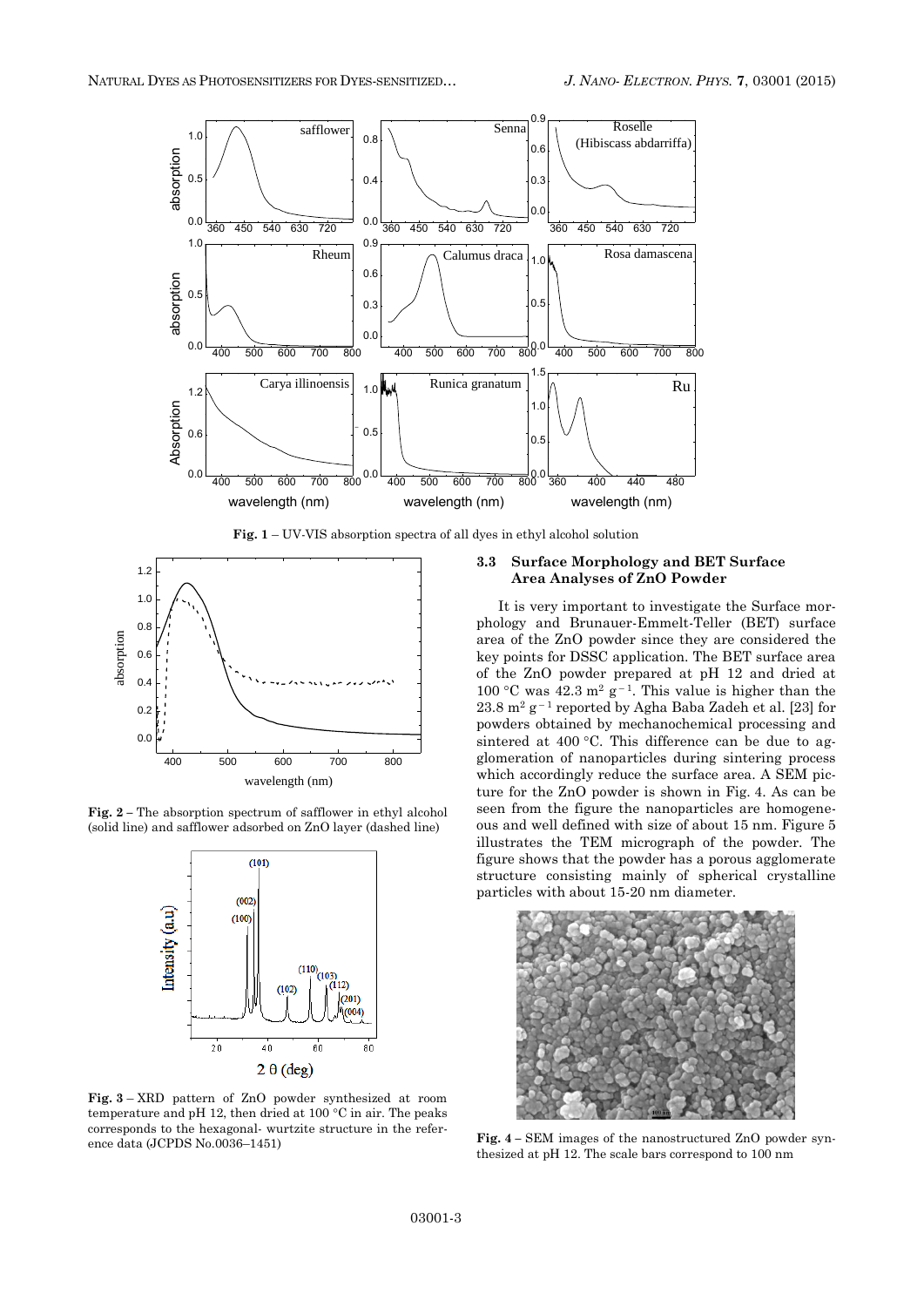

**Fig. 5** – TEM image of the nanostructured ZnO powder synthesized at pH 12 and dried at 100 °C for 12 h. The scale bar corresponds to 20 nm

### **3.4 Photovoltaic Properties**

The performance of the natural sensitizers in the photoelectrochemical solar cells was monitored through electrical current and voltage outputs under 100 mW/cm<sup>2</sup> illuminations. Figures 6 and 7 show the current densityvoltage (*J-V*) characteristic curves of the assembled DSSCs sensitized with natural dye extracts. It is clear from these figures that the DSSC sensitized with safflower extracts exhibit the highest *J-V* response. Table 1 presents all the photoelectrochemical parameters of the fabricated DSSCs assembled by photoanodes with ZnO sensitized by the natural dyes extracted with ethyl alcohol. These parameters are the photocurrent density, *Jsc*, open circuit voltage, *Voc*, fill-factor (*FF*), and the cell efficiency  $(\eta)$ . It is shown in Table 1, that the DSSC sensitized with safflower shows the highest photoelectrochemical performance among the DSSCs  $(J_{sc} = 1 \text{ mA/cm}^2)$ ,  $V_{oc} = 0.390 \text{ V}$ ,  $FF = 0.24$ , and  $\eta = 0.1$ ). It should be pointed out that Safflower (Cathumus tincrorius) has the molecular Formula  $C_{43}H_{42}O_{22}$ . It's a member of the family of Compositae or Asteraceae. Safflower was the Latinized synonym of the Arabic word quartum, or gurtum, which refers to the color of the dye extracted from safflower flowers. The English name safflower probably evolved from various written forms of usfar, affore, asfiore, and saffiore to safflower. Safflower flowers are known to have many medical properties for curing several chronic diseases and they are widely used in Chinese herbal preparations. Safflower oil is characterized by the presence of a high proportion of n-6 polyunsaturated fatty acids that include linoleic (approximately 75 %), oleic (13 %), palmitic (6 %), stearic (3 %), and other minor straightchained fatty acids [24]. Alpha and gamma tocopherol content have also been found [25].

It is noted that the natural dye of Roselle (Hibiscassabdarriffa) extracted by polyethylene glycol interacts with the zinc oxide layer, causing corrosion of this layer.



**Fig. 6 –** Current density-voltage curves for the DSSCs sensitized by four natural extracts: (A) safflower, (B) Senna, (C) Rheum and (D) Calumusdraca at intensity of the incident light of 100 mW cm<sup>-2</sup>. Natural extracts were prepared using ethyl alcohol



**Fig. 7 –** Current density-voltage curves for the DSSCs sensitized by four natural extracts (E) Calumus draca, (F) Rosa damascena, (G) Carya illinoensis, (H) Runica granatum at intensity of the incident light of  $100 \text{ mW cm}$  -2. Natural extracts were prepared using ethyl alcohol

# **3.5 Photoelectrode Sintering Temperature and Thickness Effects on the Performance of the Safflower Sensitized DSSC**

# **A. Effect of the Sintering Temperature**

ZnO nanoparticles paste was prepared by dispersing ZnO nanoparticles in polyethylene glycol at 1 : 1 ratio by weight. Then, each photoelectrode was sintered at different temperatures (250, 300, 350, 400, 450, 500, and 600 C) for about 30 min in each case. The sintering process was followed by dying the sample in safflower extract which exhibited the best performance among the other extracts. Figure 8 illustrates the photoelectrical response at 100 mW/cm<sup>2</sup> for different sintering temperatures. It is clear that the highest response is obtained for the DSSC with photoelectrode sintered at  $400\text{ °C}$ . This sintering temperature may attain the largest surface area and highest porosity, which is required for more dye loading to get higher photocurrent density. Further increasing the sintering temperature decreases the cell efficiency, which is a result of the reduction of the surface area, because more particles are getting in contact and therefore losing the infiltration of the dye inside the pores. Values of current densities and open circuit voltages are shown at various sintering temperature values in Table 2.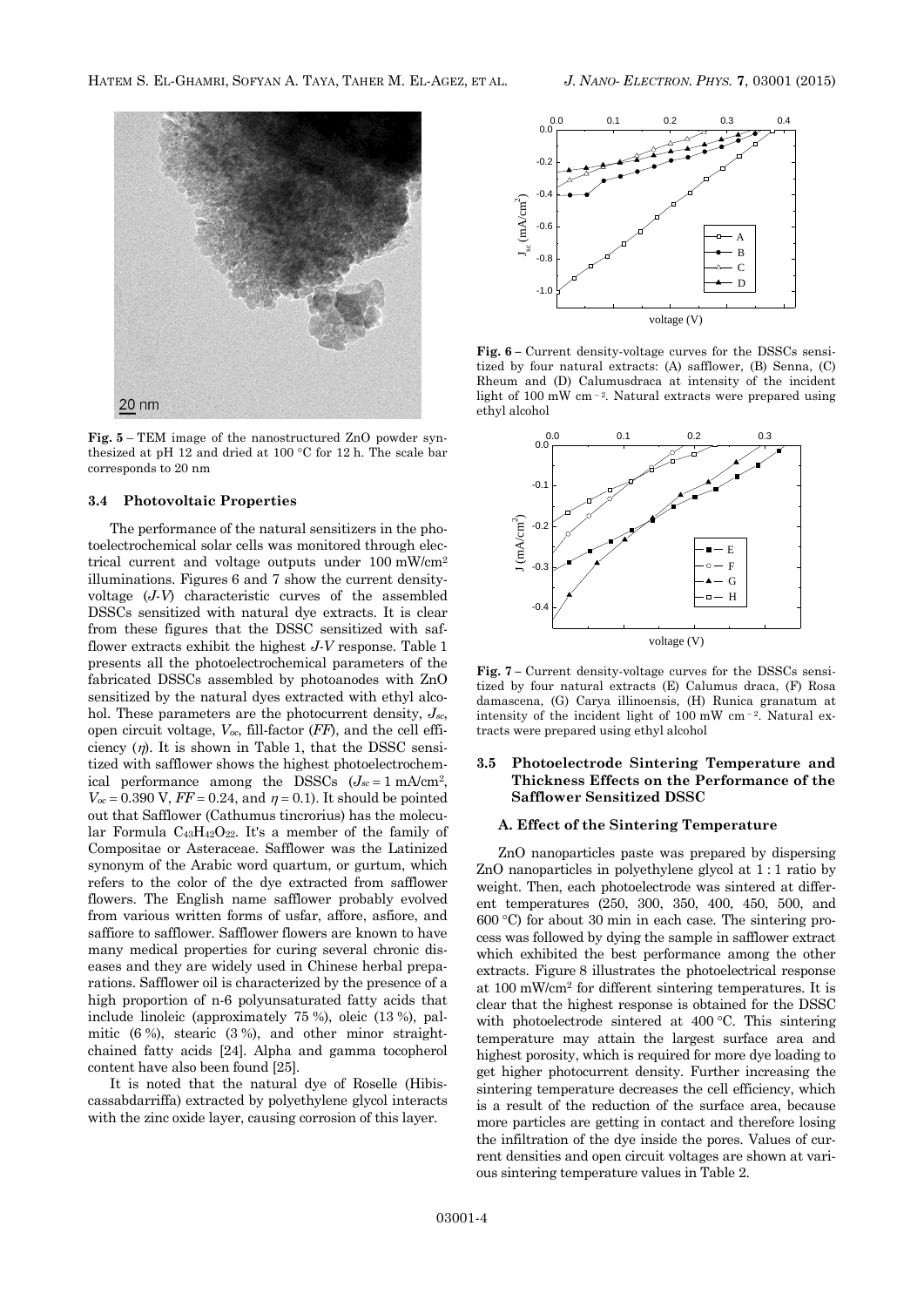**Table 1** – Photoelectrochemical parameters of the DSSCs sensitized by natural dyes extracted with ethyl alcohol as solvent

| Natural dye       | $J_{sc}$ (mA/cm <sup>2</sup> ) | $V_{oc}$ (V) | FF(%) | $\eta$ <sup>(%)</sup> |
|-------------------|--------------------------------|--------------|-------|-----------------------|
| Safflower         | 1.00                           | 0.390        | 24    | 0.100                 |
| Senna             | 0.37                           | 0.371        | 30    | 0.039                 |
| Roselle           | 0.08                           | 0.259        | 23    | 0.004                 |
| Rheum             | 0.31                           | 0.259        | 27    | 0.022                 |
| Calumus draca     | 0.31                           | 0.348        | 28    | 0.030                 |
| Carya illinoensis | 0.46                           | 0.229        | 18    | 0.025                 |
| Runica granatum   | 0.23                           | 0.300        | 21    | 0.01                  |
| Rosa damascena    | 0.28                           | 0.170        | 20    | 0.009                 |

**Table** 2 – Parameters of the DSSCs sensitized at different temperatures, at 100 mW/cm<sup>2</sup> illumination

| Pemperature(°C)<br>$\mathbf{r}$ | 250   | 300         | 350                   | 400   | 450                                   | 500                | 600       |
|---------------------------------|-------|-------------|-----------------------|-------|---------------------------------------|--------------------|-----------|
| $J_{sc}$ (mA/cm <sup>2</sup> )  | 0.24  | 19<br>v. 14 | $\overline{1}$<br>V.I | 0.01  | $\Omega$ $\pi$ <sup>1</sup><br>v. 1 1 | 0.44               | $0.07\,$  |
| ŒΤ<br>$V_{OC}$                  | 0.229 | ${0.229}$   | 0.230                 | 0.390 | 0.277<br>∪.⊍ ≀                        | $\Omega$<br>V.Ə 14 | ${0.259}$ |

**Table 3 –** Photovoltaic parameters of the DSSCs sensitized by safflower dye, at different ZnO thicknesses and 100 mW/cm<sup>2</sup> illumination



**Fig. 8 –** Current density-voltage characteristics of the DSSCs dyed with safflower at various photoelectrode sintering temperatures

### **B. Effect of Photoelectrode Thickness**

ZnO nanoparticle paste was prepared by dispersing ZnO nanoparticles in polyethylene glycol at different concentration ratios. The amount of polyethylene glycol was fixed while the solid content of ZnO was varied to get different concentrations which yield different photelectrode thicknesses. Here, we use a sintering temperature of 400  $\degree$ C which exhibits the highest photoelectrical response. The thickness of ZnO layer was measured using a general microscope based on the depth of focus [26]. The results of this investigation are given in Fig. 9 and Table 3. It is clear that the DSSC with 7.5 um thick photoelectrode shows the highest photoelectrical response at 100 mW/cm<sup>2</sup> illumination.

### **4. CONCLUSIONS**

The use of natural products as semiconductor sensitizers enables simpler and faster production of cheaper and environmentally friendly solar cells. In this work,



**Fig. 9 –** Current density-voltage characteristics of the DSSCs prepared at different thicknesses and sensitized by safflower at 100 mW/cm<sup>2</sup> illumination

dye-sensitized solar cells (DSSCs) were assembled using extracts from eight natural dyes as sensitizers for nanocrystalline ZnO photoelectrodes. The ZnO nanoparticles, with crystallite mean value of 12 nm as indicated from XRD data, were synthesized at pH 12. SEM pictures and TEM micrographs of the ZnO powder revealed homogeneous and well defined nanoparticles with size of about 15 nm, and shows that the powder has a porous agglomerate structure consisting mainly of spherical crystalline particles with about 15-20 nm diameter, respectively.

Photovoltaic parameters such as short circuit current *Isc*, open circuit voltage *Voc*, fill factor *FF*, and overall conversion efficiency  $\eta$  for the fabricated DSSCs were determined under 100 mW/cm<sup>2</sup> illumination. It was found that the DSSC with safflower extract as a sensitizer showed the best performance among the other extracts. The optimal semiconductor electrode sintering temperature was found to be  $400^{\circ}$ C whereas the highest cell response is obtained at an electrode thickness of  $7.5 \mu m$ .